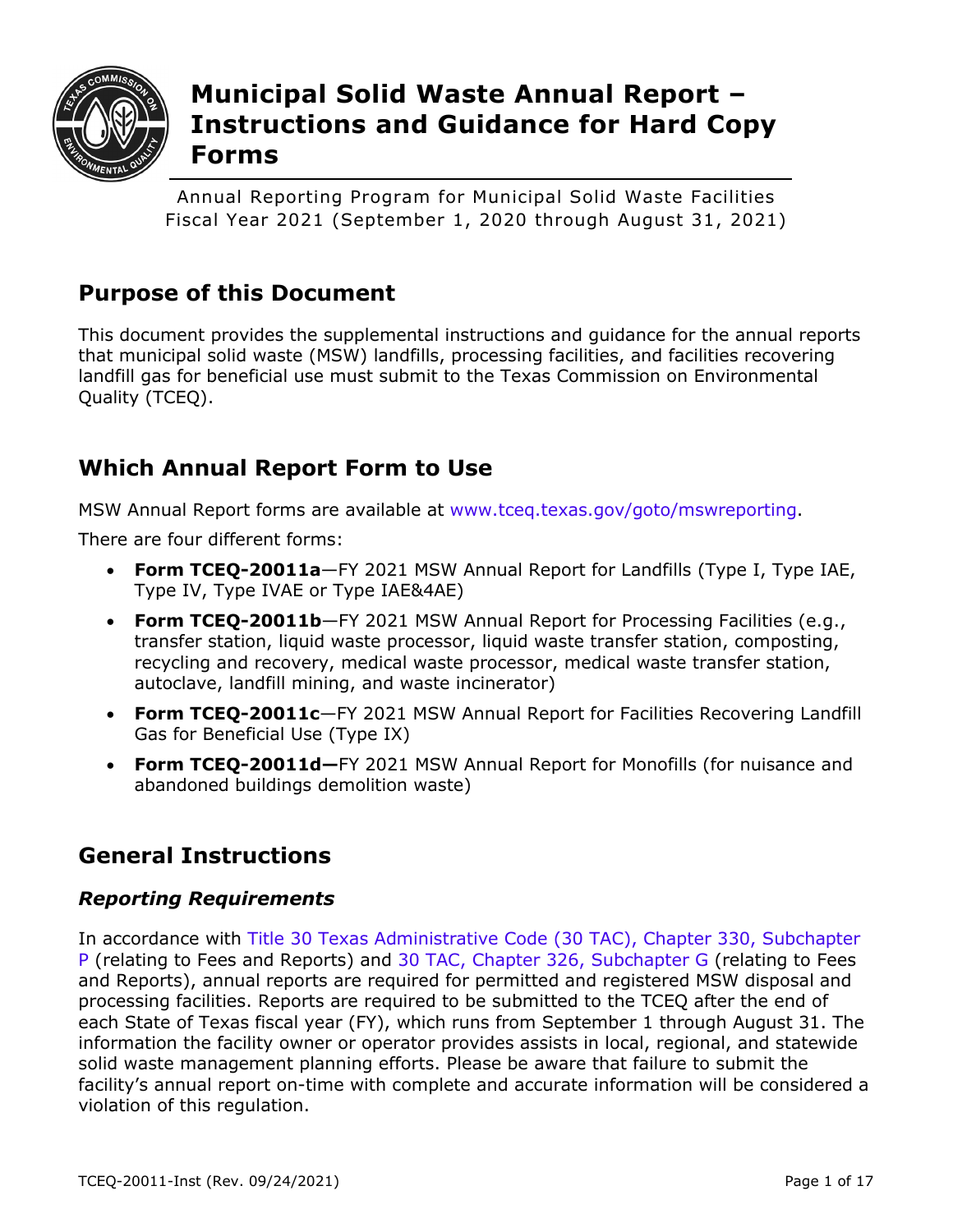## *Due Date*

This year the report is due into the agency no later than **November 10, 2021.**

#### *Contact and Mailing Information*

If you need assistance completing the annual report form, please contact the MSW Permits Section a[t mswrpts@tceq.texas.gov](mailto:mswrpts@tceq.texas.gov) or (512) 239-2335. Mail hard copy forms to one of the following addresses, as appropriate to the carrier:

| Regular U.S. Mail:         | Special Delivery:                      |
|----------------------------|----------------------------------------|
| MC 124                     | MC 124                                 |
| <b>MSW Permits Section</b> | <b>MSW Permits Section</b>             |
| <b>TCEO</b>                | <b>TCEO</b>                            |
| P.O. Box 13087             | 12100 Park 35 Circle, Bldg A Mail Room |
| Austin, TX 78711-3087      | Austin, TX 78753                       |

Or submit the report by email to [mswrpts@tceq.texas.gov](mailto:mswrpts@tceq.texas.gov) or by fax at (512) 239-2007.

Please note the following additional information:

- Make a copy of your completed annual report for your records. If the report is submitted via e-mail, retain the original report for your records along with a copy of the e-mail confirmation indicating the report was received by the TCEQ.
- Do not return the instructions to the TCEQ.
- Proofread and check calculations to ensure report is complete and accurate.

#### *Online Submittal*

Annual reports also can be completed online using the State of Texas Environmental Electronic Reporting System (STEERS) at [www3.tceq.texas.gov/steers/.](https://www3.tceq.texas.gov/steers/)

# **Detailed Instructions**

Once you have selected the correct form, answer only those questions that apply to your facility. The forms are divided into sections; Sections 1, 2, and 3 are the same for all four forms and are required to be completed. The remaining sections will vary depending upon the type of facility for which the report is being submitted.

## *Section 1A – Facility Information (all forms)*

All information in this section is required to be completed.

- County: Enter the name of the county(ies) where the facility is located
- Facility Name: Name of the facility as shown on the current issued permit or registration document.
- Facility Permit or Registration Number: A facility's permit or registration number will remain constant, except if a permit is amended; in which case, a letter suffix will be added or superseded.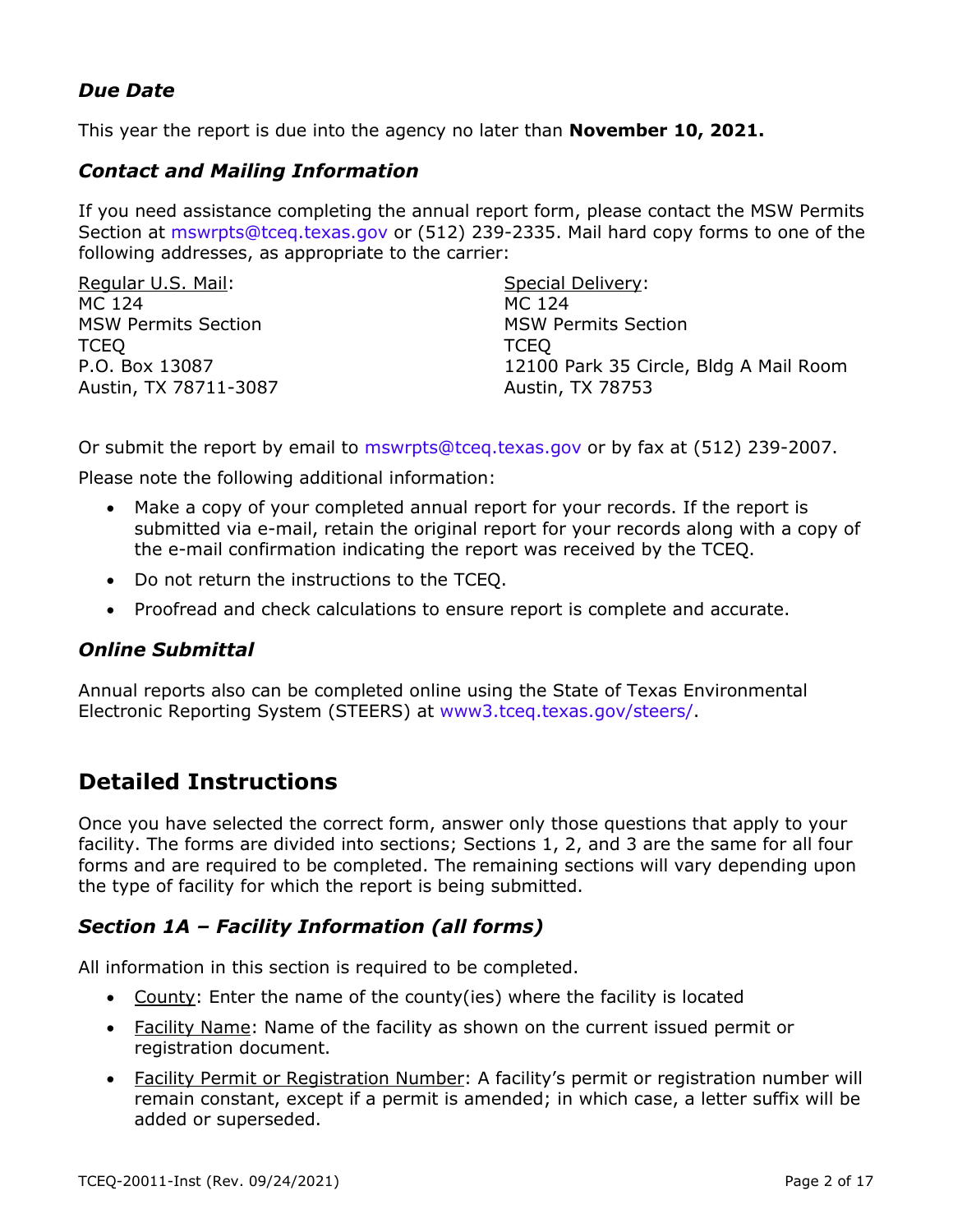- Facility Type: The facility type (e.g. Type I or V) is indicated on the current issued permit or registration document for the facility. If you do not know the facility type, contact the MSW Permits Section, at [mswrpts@tceq.texas.gov](mailto:mswrpts@tceq.texas.gov) or (512) 239-2335.
- Site Operator /Permittee: Name shown on the current issued permit or registration document.

# *Section 1B – Contact Information (all forms)*

All information in this section is required to be completed. Enter information for the person the TCEQ can contact regarding the submitted report. Please note that, while the agency has no intent to publish, sell, or otherwise market an e-mail address, it is stored along with other data that is available to the public on request.

# *Section 2 – Facility Status (all forms)*

This part of the form refers to the facility's operational status and is required to be completed.

- If you accepted any waste for disposal or processing or any feedstock material for processing during FY 2021 (9/1/2020 through 8/31/2021), mark "Active –Facility operated this fiscal year."
- If the facility did not accept any waste for disposal or processing or any feedstock material for processing during FY 2021, mark the applicable "Inactive", "Inactive-New" or "Post-Closure Care" status. Complete "Section 3 – Signature" and submit pages 1 and 2 of the form.
- If the facility has not begun operations to receive waste or any feedstock material, or if the facility was inactive in previous years, but plans to reopen, indicate the projected operation date.
- If the facility permanently stopped accepting waste or feedstock material and Post-Closure Care is not required, mark "Closed – Facility closed. Post-Closure Care not required." Complete "Section 3 – Signature" and submit pages 1 and 2 of the form. If the facility's authorization was also revoked during the reporting period, please include a copy of TCEQ Revocation Sheet.

# *Section 3 – Signature (all forms)*

This section is for the authorized representative to affirm the facility's status during FY 2021, acknowledge that they are aware of the requirements for this report, and to certify that the report is complete and accurate. **The authorized signature is required for the report to be accepted.**

If the facility has not accepted any waste or feedstock material during FY 2021, complete pages 1 and 2 and return the form to the TCEQ.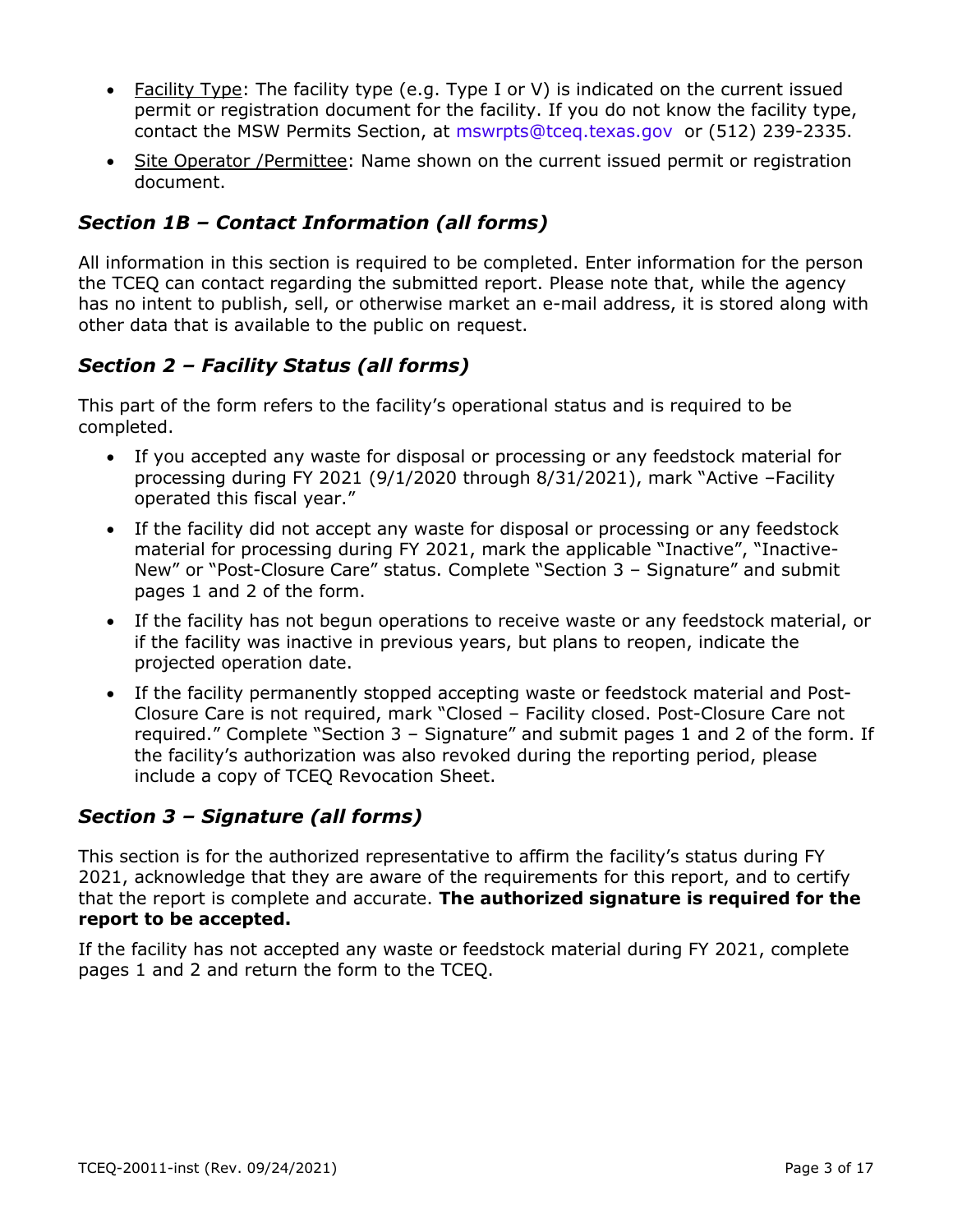#### **Section 4 of Form TCEQ-20011a, Landfill Facilities, and Form TCEQ-20011b, Processing Facilities— Facility Fees and Areas Served**

#### **[1] Weight for incoming waste**

Indicate if any waste or feedstock material received at the facility was measured by weight. If off-site scales or trip tickets were used to determine the amount entering the facility (e.g., transfer station), this question applies.

#### **[2] Volume for incoming waste**

Indicate if this facility used volume (typically vehicular volume) for determining the amount of any waste or feedstock material received at the facility. If trip tickets were used to determine the amount entering the facility (e.g., transfer station), this question applies.

#### **[3] Average rates**

Indicate average tipping fee rates charged for accepting waste or feedstock material for all applicable units of measure that are used by the facility. These should be the "broad base" averages, indicating the charge to a standard customer or organization for bringing waste or feedstock to this facility.

#### **[4] Counties served**

List all counties that provided waste or feedstock material to the facility. Please include the county in which the facility is located, if applicable. County codes are available online at: [www.tceq.texas.gov/goto/mswreporting.](http://www.tceq.texas.gov/goto/mswreporting)

#### **[5] States served**

List all states, other than Texas, that provided waste or feedstock material to the facility. State codes are available online at: [www.tceq.texas.gov/goto/mswreporting.](http://www.tceq.texas.gov/goto/mswreporting)

Note that if waste or feedstock was received from out-of-state or Mexico, list amounts treated, transferred or disposed in Sections 6 and 7 of **Form TCEQ-20011a** and Sections 6, 7, 8, and 9 in **Form TCEQ-20011b**.

#### **Section 4 of Form TCEQ-20011c—Beneficial Gas Recovery**

#### **[1] Landfill Permit Number**

Indicate the MSW permit number for the landfill from which the facility is recovering gas.

## **[2] Gas Processed**

Indicate the (unrefined) amount of gas recovered and processed during the FY in cubic feet.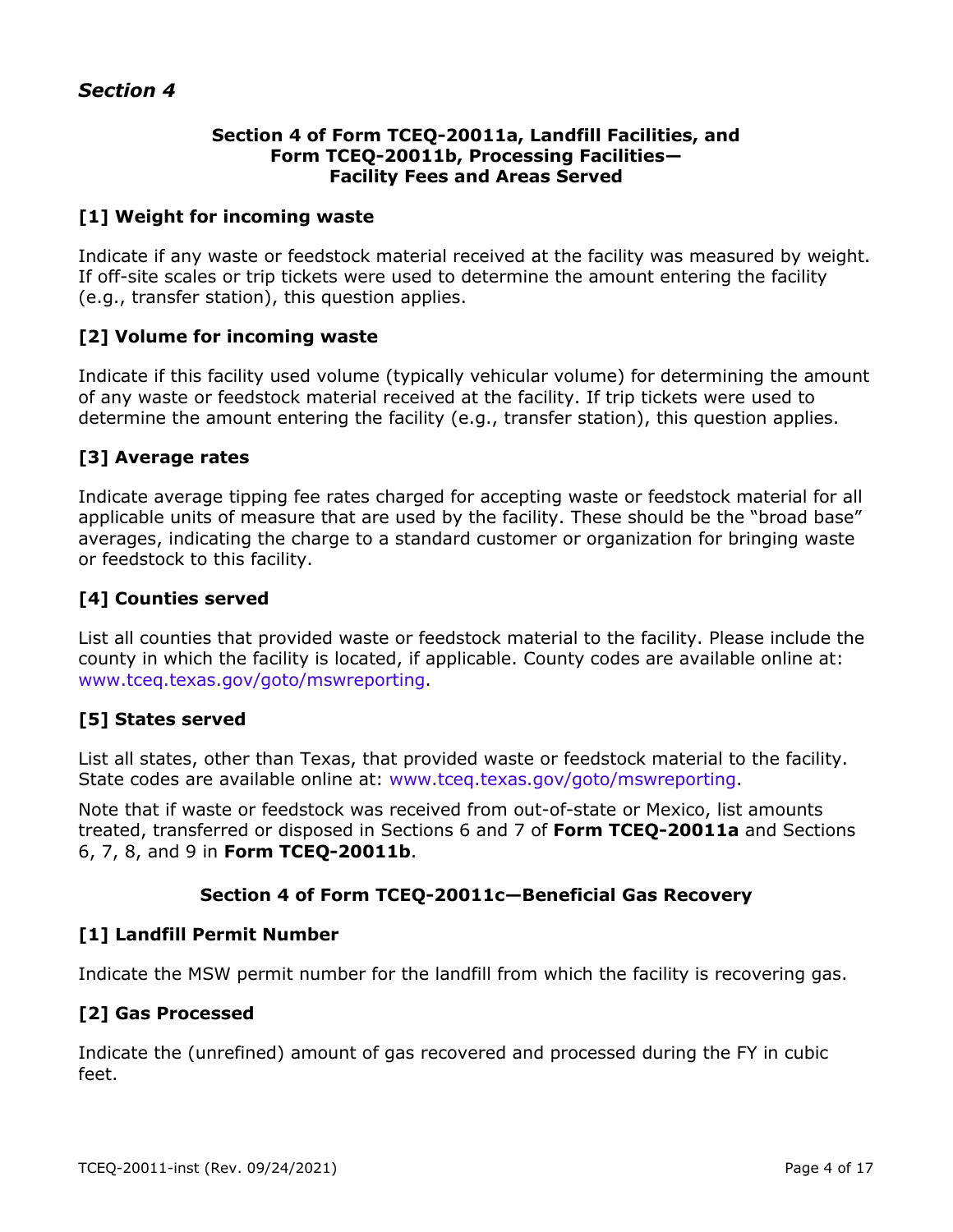## **[3] Gas Distributed Off-Site**

Indicate the amount of gas distributed off-site during the FY in cubic feet.

#### **[4] Power Generated and Sold**

If electric power was generated from collected gas, indicate how many kilowatt-hours (kWh) were generated and sold back to an electric co-op, utility, or other power organization.

#### **[5] Power Generated and Used On-site**

If electric power was generated from collected gas, indicate how many kilowatt-hours (kWh) were used on-site this FY.

#### **Section 4 of Form TCEQ-20011d—Monofills**

#### **[1] Total Permitted Waste Capacity**

Enter estimation, in cubic yards, of the total waste capacity permitted for this facility. Estimation may be determined by multiplying the length (ft), width (ft) and depth (ft) of a disposal unit and divide by a factor of 27. If multiple disposal units exist, enter the total sum of the waste capacity (cubic yards) of all the disposal units. The facility's authorized capacity information should be found in the application that was submitted to the TCEQ.

## **[2] Last FY's Remaining Capacity**

Enter estimation, in cubic yards, of the waste capacity remaining at this facility at the end of last FY's reporting period, as reported on last year's report. If this is the first year of reporting, this value should equal the "Total Permitted Waste Capacity."

#### **[3] Amount of Waste Disposed this FY**

Enter the amount, in cubic yards, of waste disposed at this facility during the current reporting period.

#### **[4] Current FY's Remaining Capacity**

Enter the amount, in cubic yards, of the remaining waste capacity for this facility at the end of this FY's reporting period. Subtract the amount of waste disposed this FY [question No. 3] from the remaining capacity reported for the previous FY [question No. 2].

## *Section 5 – Diverted Materials (Form TCEQ-20011a and Form TCEQ-20011b)*

## **[1] Diversion tons**

List the amount, in tons, for the materials that the facility received and then diverted from being disposed.

For landfills, if a material was diverted from being disposed due to an authorized processing activity (e.g. shredding or grinding clean wood, crushing concrete), please enter the amount processed in the applicable categories in both Sections 5 and 6 of the report.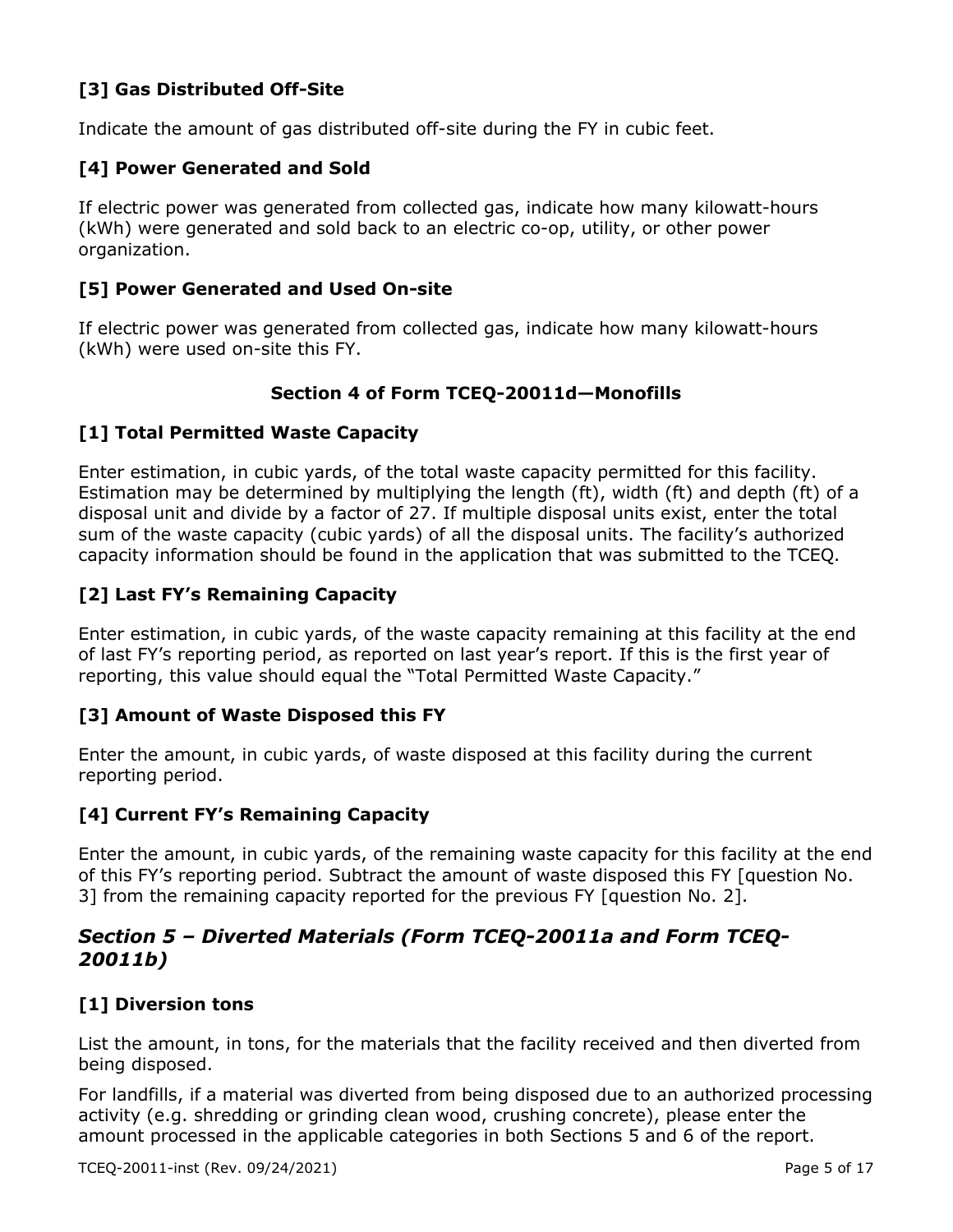For landfills with authorized compost operations within the landfill's permitted boundary, enter the amount of received waste that becomes feedstock (e.g. organic materials, food) for the compost operation in the applicable categories in Section 5 only.

Using clean or contaminated soils for daily cover at a landfill does not qualify as diverted or recycled material. In addition, clean soil and mulch that is not disposed at the landfill's waste footprint but remains within the permitted boundary is not considered diverted.

Also, if the landfill has a Registered Type V facility (e.g. transfer station) located within its permitted boundary, do not include the amounts of diverted materials transferred from the Type V facility in Section 5 of **Form TCEQ-20011a**. That information should be addressed in the annual report (**Form TCEQ-20011b***)* submitted for the registered Type V facility.

# **[2] Other Materials Diverted**

For amount entered in "Other" in the table, identify those materials that were received and then diverted by the facility for the FY.

## *Section 6 – Solid Waste Treatment (Form TCEQ-20011a and Form TCEQ-20011b)*

## **[1] Solid Waste Treatment Data**

For each applicable method of treatment performed at the facility, list in Table 6-1 the amount, in tons and by origin, for each solid waste type received and treated at the facility.

For authorized composting operations within a landfill's permitted boundary, enter the amount of material received and composted during the FY.

If applicable, please use the volume to weight conversion factors referenced in 30 TAC, [Section 330.675\(a\)\(2\)](https://texreg.sos.state.tx.us/public/readtac$ext.TacPage?sl=R&app=9&p_dir=&p_rloc=&p_tloc=&p_ploc=&pg=1&p_tac=&ti=30&pt=1&ch=330&rl=675) or 30 TAC, [Section 326.89\(a\)\(5\).](https://texreg.sos.state.tx.us/public/readtac$ext.TacPage?sl=R&app=9&p_dir=&p_rloc=&p_tloc=&p_ploc=&pg=1&p_tac=&ti=30&pt=1&ch=326&rl=89)

If the breakdown among the treatment methods applied to a waste, or if the origin of a waste is uncertain, you may apportion the amounts based on your best estimate.

If the exact amount of waste from each origin treated by a particular method is uncertain, you may apply the overall proportions of waste from each origin to the amount treated by each method to estimate the origins of waste in each treatment category.

The following example (Table 6-1) is for a scenario in which 100 tons of waste were treated by incineration and 300 tons by composting, for a total of 400 tons treated. The operator is uncertain about how much waste in each treatment category came from each source but does know that of all the waste received by the facility, 70 percent came from within Texas, 20 percent from other states, and 10 percent from Mexico. The operator may apply those factors to the amounts treated by each method to estimate how much came from each source.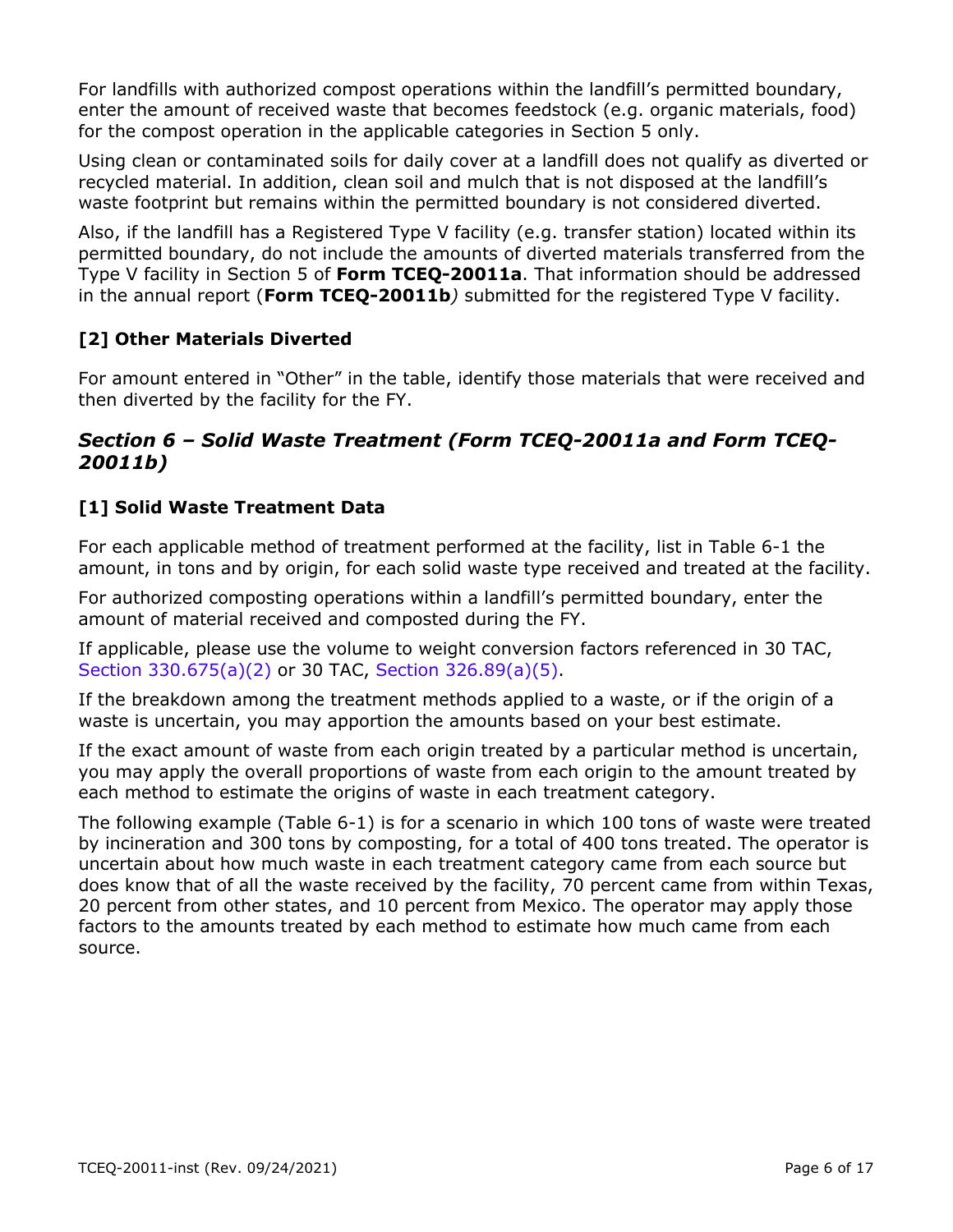| <b>Treatment</b><br><b>Method</b>            | In-State       | <b>Out-of-State</b> | <b>Mexico</b>     | <b>TOTAL</b> |
|----------------------------------------------|----------------|---------------------|-------------------|--------------|
| Incineration                                 | 70 (estimate)  | 20 (estimate)       | 10 (estimate)     | 100 (known)  |
| Autoclave                                    |                |                     |                   |              |
| Composting                                   | 210 (estimate) | 60 (estimate)       | 30 (estimate)     | 300 (known)  |
| Digestion                                    |                |                     |                   |              |
| Chemical                                     |                |                     |                   |              |
| <b>Disinfection</b>                          |                |                     |                   |              |
| Chipping or                                  |                |                     |                   |              |
| Grinding Clean                               |                |                     |                   |              |
| <b>Wood Material for</b>                     |                |                     |                   |              |
| Mulch Purposes                               |                |                     |                   |              |
| Only                                         |                |                     |                   |              |
| Other (identify in                           |                |                     |                   |              |
| item 2 of this                               |                |                     |                   |              |
| section)                                     |                |                     |                   |              |
| <b>Total of all</b><br><b>Treated Wastes</b> | 280 (known)    | <b>80 (known)</b>   | <b>40 (known)</b> | 400 (known)  |

#### **[2] Other Solid Waste Treatment Methods**

For amount entered in "Other" in the table, identify those treatment methods used by the facility during this FY.

## *Section 7*

## **Section 7 of Form TCEQ-20011a—Landfill Disposal**

## **[1] Disposal Data**

Enter the amount, in tons and by origin, for each waste type disposed at this facility. Make sure the tons total across by type and total down by origin. The total tons of waste disposed should correspond closely to the total for the quarterly reports submitted to the agency. If applicable, please use the following volume to weight conversion factors:

- For medium compacted cubic yards (CCY), divide total CCY by 3
- For heavy compacted cubic yards, divide total CCY by 2.5
- For uncompacted cubic yards (UCCY), divide total UCCY by 5

## **[2] Other Disposed Wastes**

For amount entered in "Other" in the table, identify those waste types disposed at the facility during this FY.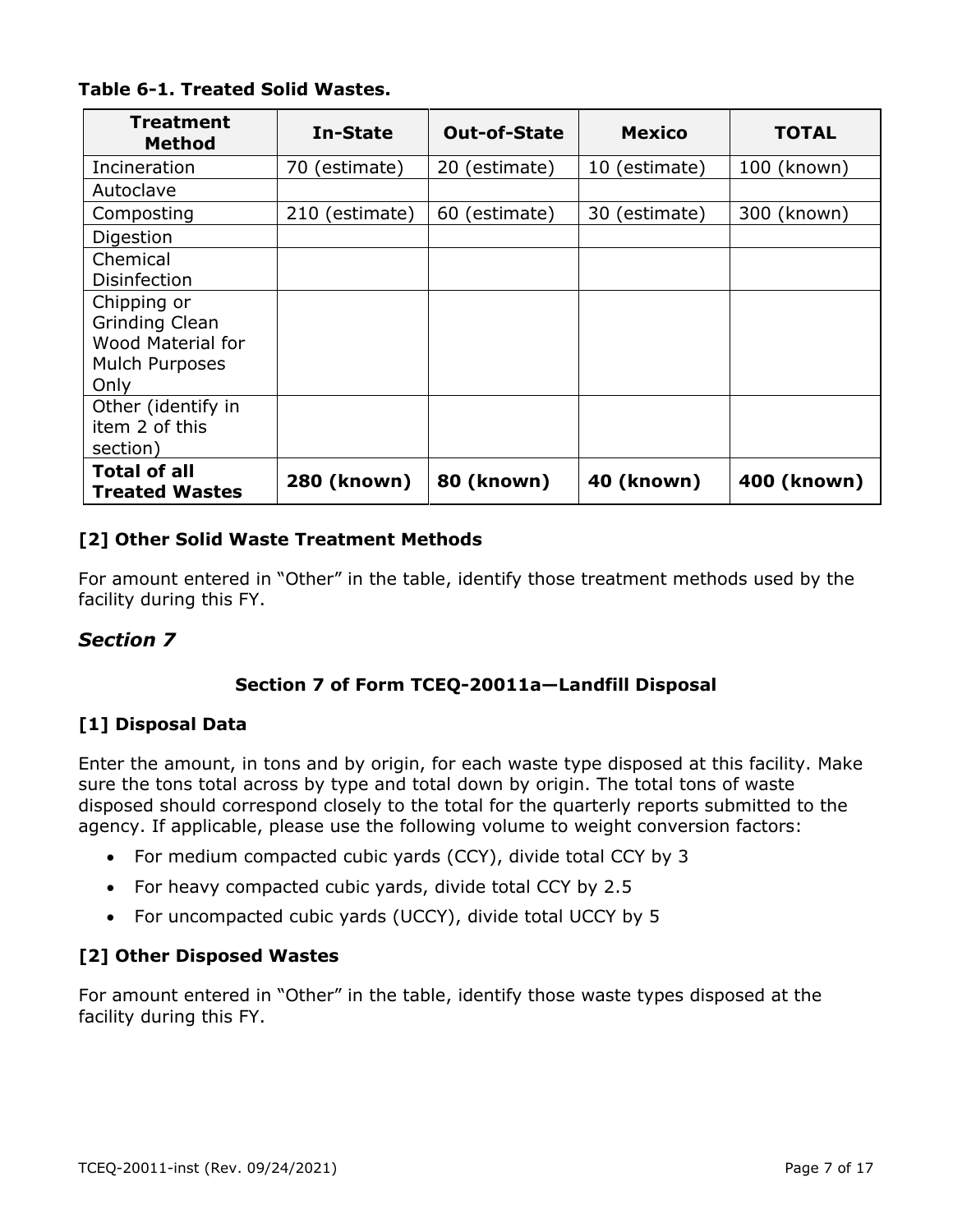## **Section 7 of Form TCEQ-20011b—Liquid Waste Treatment**

#### **[1] Liquid Waste Treatment Data**

List the amount, in tons and by origin, for each liquid waste type received and treated at the facility. If the breakdown between the treatment methods and the origin of the waste is unknown, you may interpolate the unknown values. See example in instructions for "Section 6 – Solid Waste Treatment."

Composting facilities should not report incoming feedstock in this section, but instead include the total amount of feedstock received and used for composting in the "Composting" row of Table 6-1 in Section 6.

If applicable, please use the volume to weight conversion factors referenced in 30 TAC, [Section 330.675\(a\)\(2\)](https://texreg.sos.state.tx.us/public/readtac$ext.TacPage?sl=R&app=9&p_dir=&p_rloc=&p_tloc=&p_ploc=&pg=1&p_tac=&ti=30&pt=1&ch=330&rl=675) or 30 TAC, [Section 326.89\(a\)\(5\).](https://texreg.sos.state.tx.us/public/readtac$ext.TacPage?sl=R&app=9&p_dir=&p_rloc=&p_tloc=&p_ploc=&pg=1&p_tac=&ti=30&pt=1&ch=326&rl=89)

#### **[2] Other Liquid Waste Treatment**

For amount entered in "Other" in the table, identify the waste types treated by the facility during this FY.

#### *Section 8*

#### **Section 8 of Form TCEQ-20011a—Landfill Characteristics and Management**

#### **[1] Total Permitted Area**

Indicate the current total permitted acreage for this facility. This includes all fill and non-fill (such as buildings and roads) areas. The facility's issued permit document should have this information.

#### **[2] Non-Fill Areas**

Indicate the current number of acres designated as non-fill areas for this facility, including roads, buildings and other areas not designated for disposal cells. The facility's issued permit document should have this information.

#### **[3] Fill Areas in Post-Closure Care**

Indicate the current number of acres for fill areas in post-closure care.

#### **[4] Facility's Permanent Benchmark Elevation**

Indicate the above Mean Sea Level (MSL) elevation at the permanent benchmark for the facility. The facility's issued permit document should have this information.

#### **[5] Permitted Maximum Elevation at Final Cover**

Indicate the current permitted elevation (above MSL) at final cover for the facility. The facility's issued permit document should have this information.

#### **[6] Permitted Maximum Elevation at Deepest Elevation**

Indicate the current permitted elevation (above or below MSL) at the deepest excavation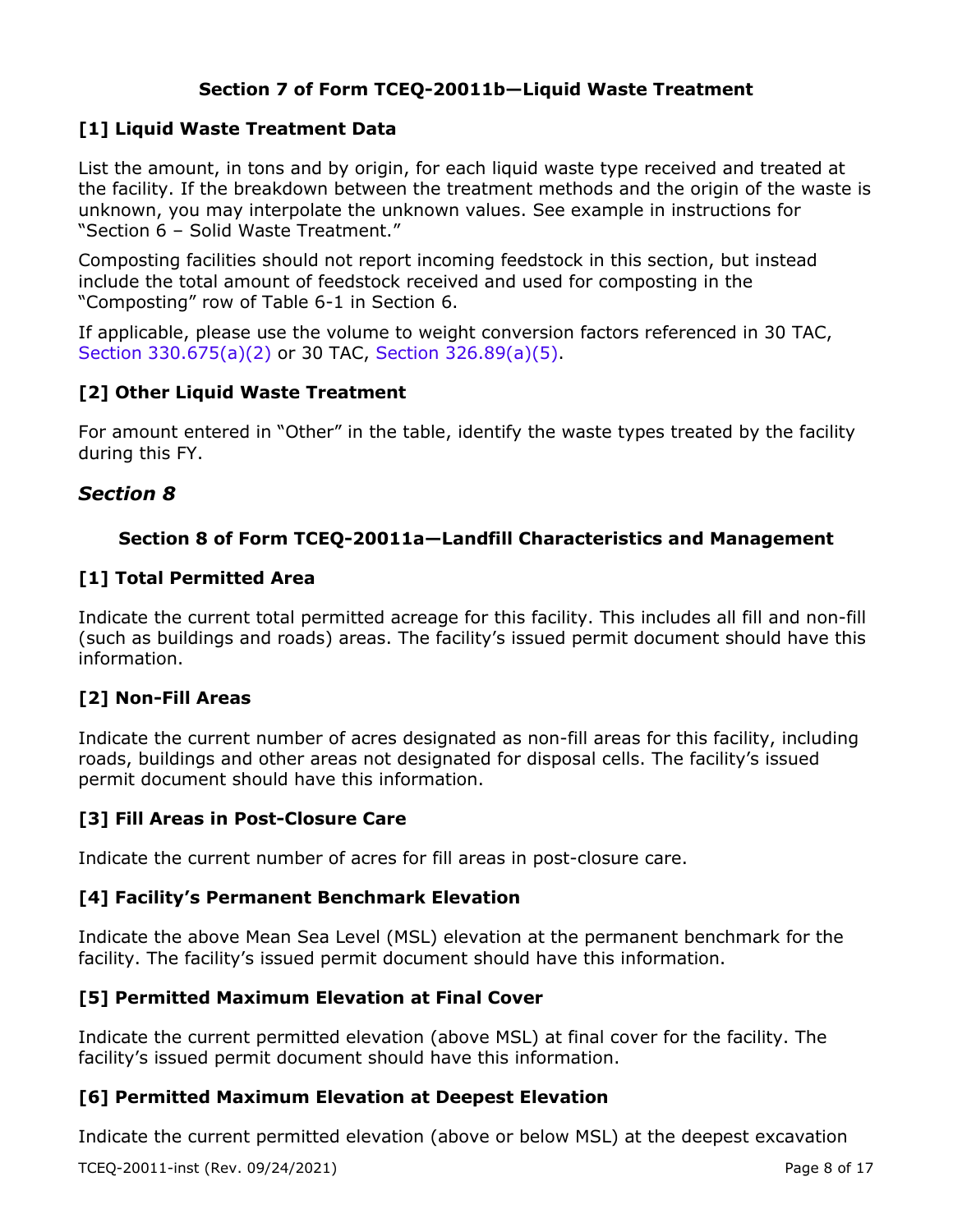point for the facility. The facility's issued permit document should have this information.

## **[7] Alternative Liner**

Indicate whether an alternative liner is used.

## **[8] Alternative Daily Cover**

Indicate whether an alternative daily cover is currently being used at the facility, and if so, mark all the types being used. If "Other" is selected, identify the cover types.

## **[9], [10] and [11] Gas Collection Control System**

Indicate whether the facility has a gas collection control system, and if so, enter the amount of gas flared for question [10] and the amount of gas vented for question [11].

## **[12] and [13] Leachate Management System**

For question [12], indicate the method of leachate management at the facility. If leachate is recirculated into a waste unit, select "On-Site." For question [13], enter the estimated number of gallons of leachate removed and transported off-site.

## **[14], [15] and [16] Groundwater Monitoring System**

Indicate whether the facility has a groundwater monitoring system, and if so, enter the total number of point of compliance (POC) wells for question [15] and the total number of background wells for question [16]. Background wells include all wells that are not POC, observation, or temporary wells.

## **[17] and [18] Landfill Gas Monitoring System**

Indicate whether the facility has a landfill gas monitoring system, and if so, enter the total number of gas probes and wells for question [18]. Bar hole probes should not be counted because they are not permanent probes. Also, extraction wells should not be counted.

## **[19] Class 1 NHIW Waste**

For question [19], enter the estimated total amount, in tons, of the remaining capacity for the designated Class 1 NHIW cells in the landfill.

## **Section 8 of Form TCEQ-20011b—Solid Waste Transfers**

## **[1] Solid Waste Transfer Data**

List the amount, in tons and by origin, for each solid waste type received and later transferred to another facility for disposal. If the breakdown between the waste types and the origin of the waste is unknown, you may interpolate the unknown values. See example in instructions for "Section 6 – Solid Waste Treatment."

For treated solid waste reported in the "Solid Waste Treatment" table in Section 6, enter the amount (after treatment), in tons and by origin, for each waste type transferred from this facility to a disposal facility in the "Treated Waste" row of the table.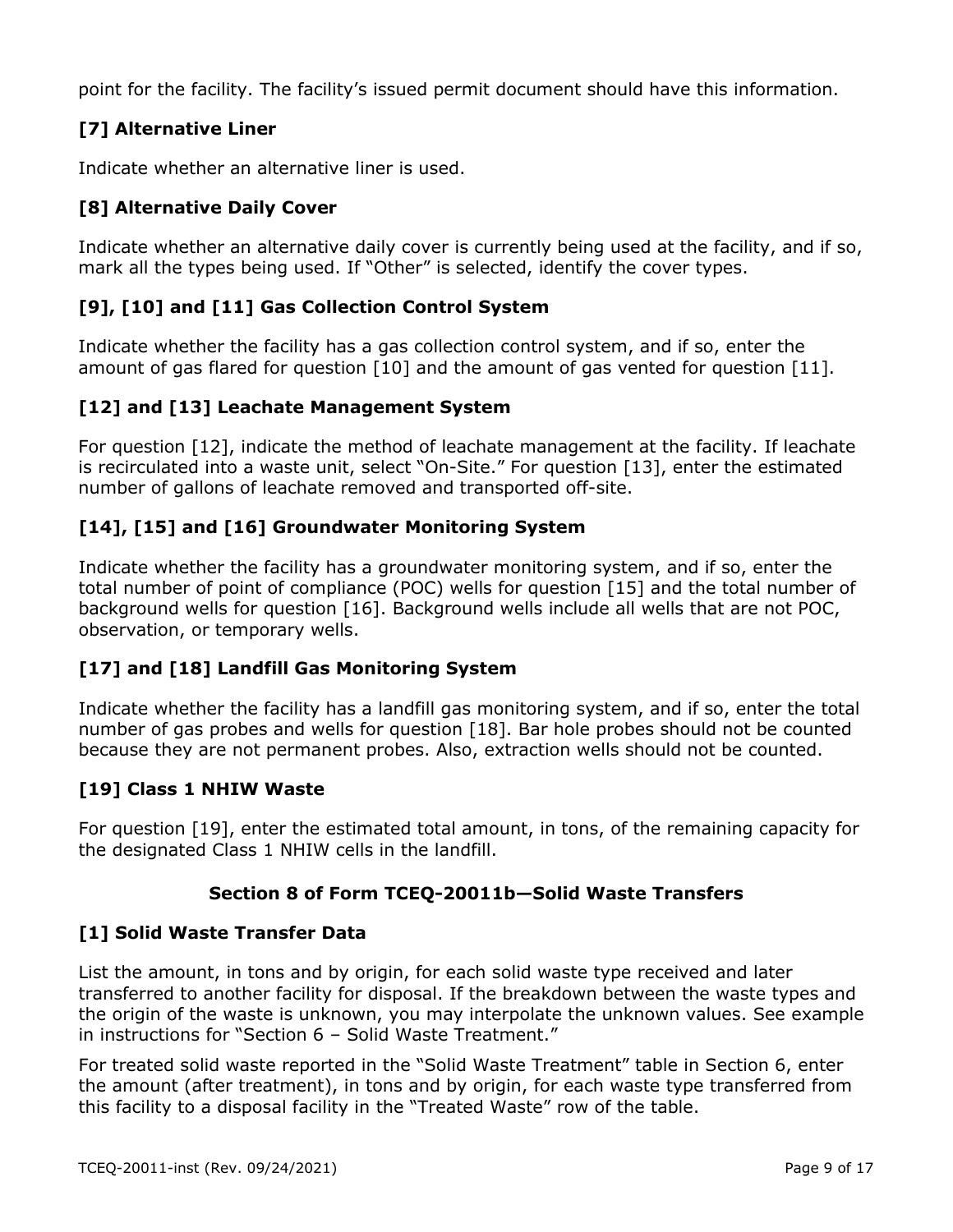If applicable, please use the volume to weight conversion factors referenced in 30 TAC, [Section 330.675\(a\)\(2\)](https://texreg.sos.state.tx.us/public/readtac$ext.TacPage?sl=R&app=9&p_dir=&p_rloc=&p_tloc=&p_ploc=&pg=1&p_tac=&ti=30&pt=1&ch=330&rl=675) or 30 TAC, [Section 326.89\(a\)\(5\).](https://texreg.sos.state.tx.us/public/readtac$ext.TacPage?sl=R&app=9&p_dir=&p_rloc=&p_tloc=&p_ploc=&pg=1&p_tac=&ti=30&pt=1&ch=326&rl=89)

## **[2] Other Solid Waste Transfers**

For amount entered in "Other" in the table, identify the types of waste accepted and later transferred to another facility for disposal during this FY.

# *Section 9*

## **Section 9 of Form TCEQ-20011b—Liquid Waste Transfers**

## **[1] Liquid Waste Transfer Data**

List the amount, in tons and by origin, for each waste type received and later transferred to a liquid processing or disposal facility. If the breakdown among the treatment methods applied to a waste, or if the origin of a waste is uncertain, you may apportion the amounts based on your best estimate. See example in instructions for "Section 6 – Solid Waste Treatment."

For treated waste reported in Table 7-1 (Liquid Waste Treatment) in Section 7, enter the amount *after treatment*, in tons and by origin for each waste type transferred from this facility to a liquid processing or disposal facility in the Treated Waste row of Table 9-1.

If applicable, please use conversion factors referenced in 30 TAC, [Section 330.675\(a\)\(2\)](https://texreg.sos.state.tx.us/public/readtac$ext.TacPage?sl=R&app=9&p_dir=&p_rloc=&p_tloc=&p_ploc=&pg=1&p_tac=&ti=30&pt=1&ch=330&rl=675) or 30 TAC, [Section 326.89\(a\)\(5\).](https://texreg.sos.state.tx.us/public/readtac$ext.TacPage?sl=R&app=9&p_dir=&p_rloc=&p_tloc=&p_ploc=&pg=1&p_tac=&ti=30&pt=1&ch=326&rl=89)

## **[2] Other Liquid Waste Transfers**

Identify the types of other liquid waste received and later transferred to a liquid waste processing or disposal facility during this FY.

## **Section 9A of Form TCEQ-20011a—Landfill Capacity Assessment**

We encourage landfill owners or operators to conduct or obtain engineered capacity assessments. The quality of this data is extremely important to our analysis, and we appreciate your efforts to report remaining capacity as accurately as possible. Alternatively, you may create an estimated airspace consumption (based on operational information) if an engineered capacity assessment is not feasible this reporting year.

# **[1] – [5] Assessed Capacity**

If an aerial or ground survey was conducted on or between March 1, and August 31, of the FY, the facility may use this report section to certify the remaining capacity of the landfill calculated from that assessment. Do not use this report section if the facility did not perform an assessment during this period. Note that the final capacity amount must be as of the end of the FY - August 31.

## **[6] Remaining Years at Current Performance**

Please examine the projected life of the landfill and determine a realistic expectation for the remaining years of capacity of the landfill. Please provide your best estimate of the remaining years of landfill capacity, based on your permitted volumes and operational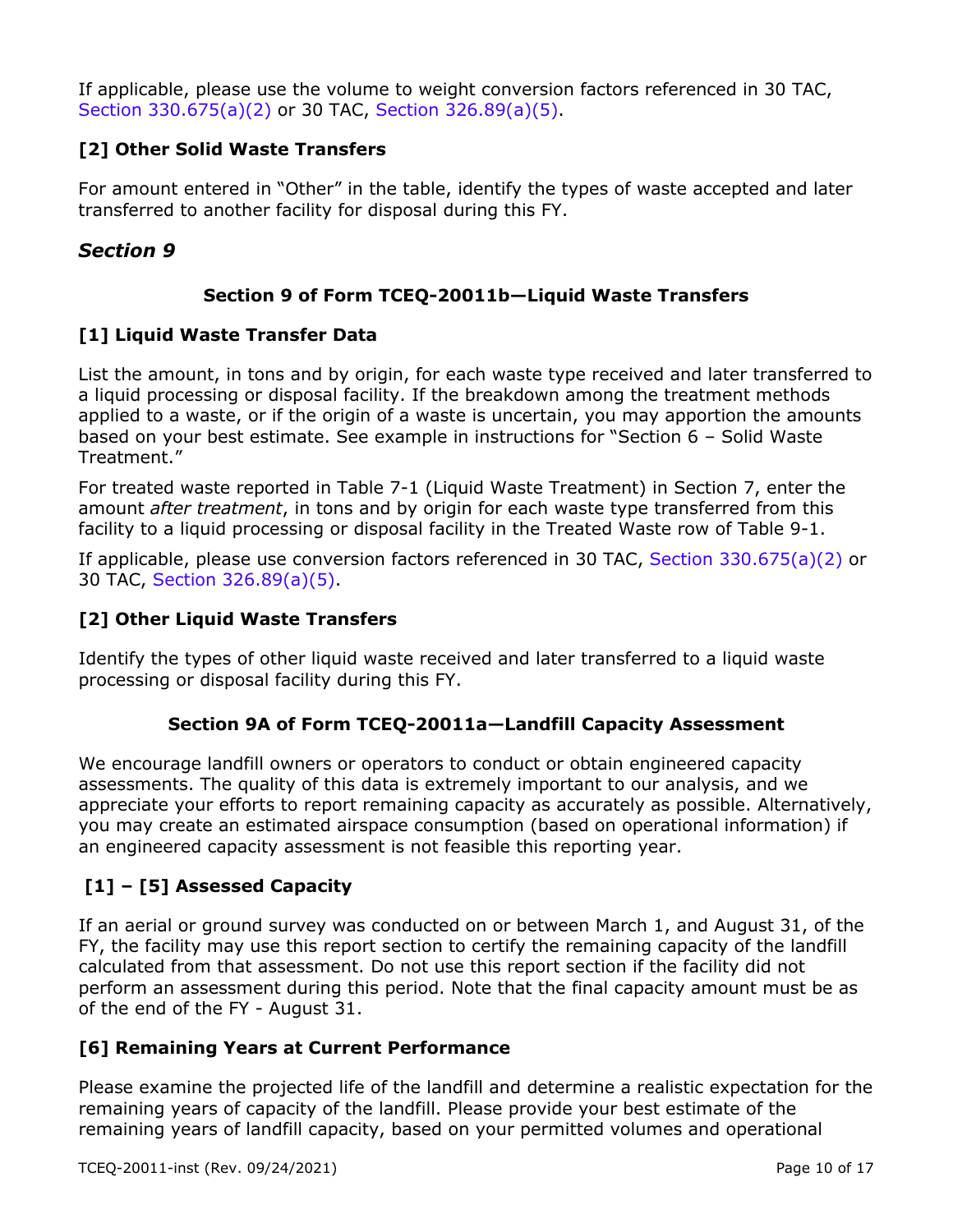knowledge, and not on short term variations in waste receipts.

## **[7] – [12] Engineer's Information**

Information pertaining to the engineer that performed the assessment is required to be completed in this report section. The engineer is only responsible for the surveyed capacity. The responsibility for the rest of the report is the responsibility of the person that signs the report in Section 3 (Signature) and ultimately, the entity that owns the permit for this facility.

#### **Section 9B –Landfill Remaining Capacity Estimation (Form TCEQ-20011a)**

## **[1] – [9] Capacity Estimation**

If the facility owner or operator did not perform a surveyed capacity assessment this FY, or the assessment was conducted before March 1, the facility must use this section to calculate the estimated remaining capacity of the landfill. You will need the following information to complete this report section:

- Total tons of waste disposed this FY. The amount entered should be the total amount of disposed waste indicated in "Section 7 – Landfill Disposal."
- An estimate of the compaction rate used at the facility for this FY
- An estimate of the volume of daily or intermediate cover placed in the landfill for this FY. If this is not recorded separately but is accounted for in the total airspace used in question [4], please assume "0" for question [3].
- Last year's final capacity (cubic yards remaining)
- If an MSW permit amendment or modification was issued by the TCEQ during the FY, indicate whether there was a change in the facility's permitted volume (airspace). Also, provide the amount of the change in cubic yards.

#### **[10] Remaining Years at Current Performance**

Please examine the projected life of the landfill and determine a realistic expectation for the remaining years of capacity of the landfill. Please provide your best estimate of the remaining years of landfill capacity, based on your permitted volumes and operational knowledge, and not on short term variations in waste receipts.

# *Section 10 – Other Activities (Form TCEQ-20011a and Form TCEQ-20011b)*

In this section of the report, please indicate all other TCEQ authorized activities that occurred within the facility boundary or are associated with the facility, and provide the authorization (permit, registration, notification, etc.) numbers.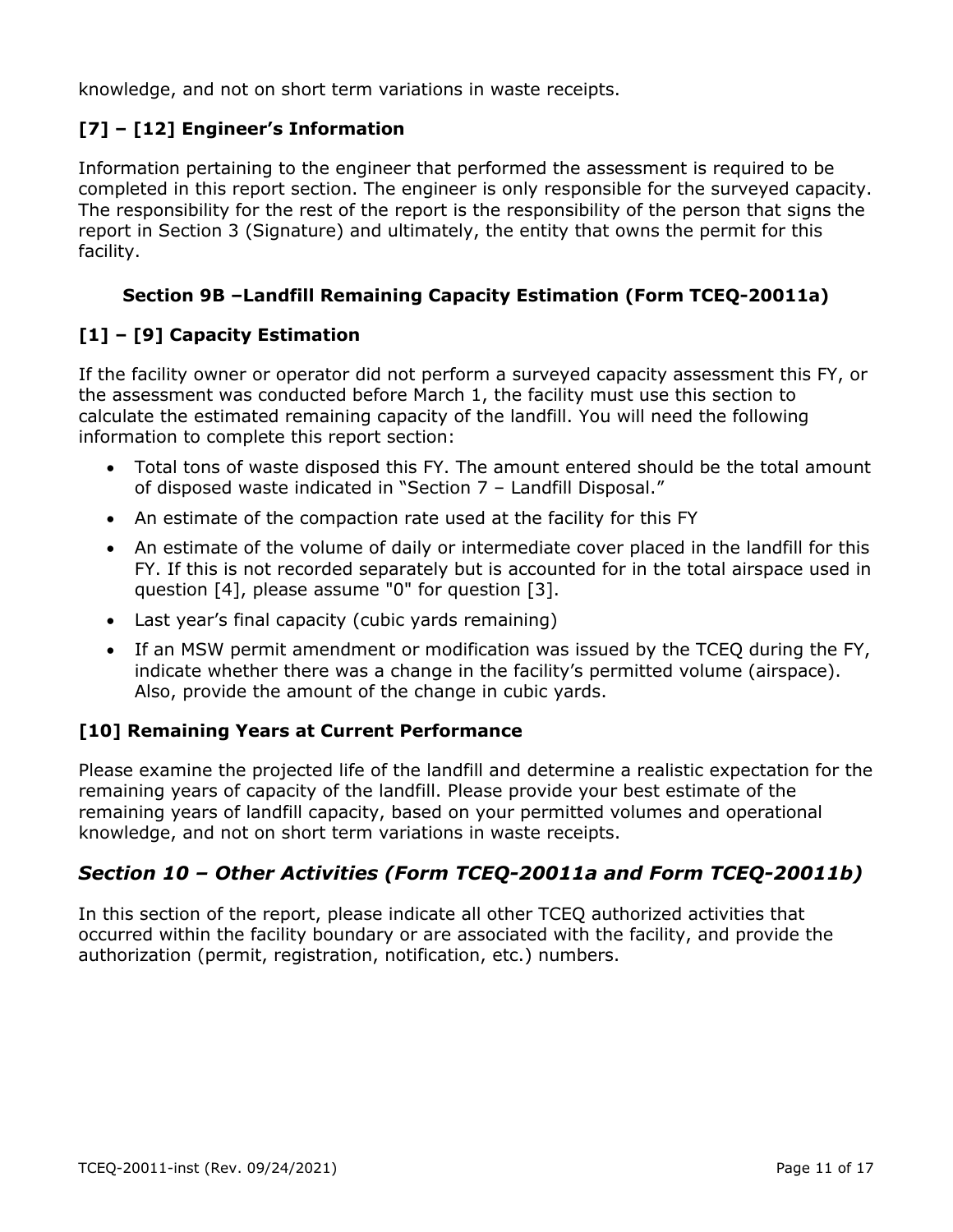# **Definitions**

| <b>Term</b>                   | <b>Definition</b>                                                                                                                                                                                                                                                                                                                                                                                                                                                                                                                                     |
|-------------------------------|-------------------------------------------------------------------------------------------------------------------------------------------------------------------------------------------------------------------------------------------------------------------------------------------------------------------------------------------------------------------------------------------------------------------------------------------------------------------------------------------------------------------------------------------------------|
| <b>Brush</b>                  | Cuttings or trimmings from trees, shrubs, or lawns<br>and similar materials.                                                                                                                                                                                                                                                                                                                                                                                                                                                                          |
| <b>CESQG</b>                  | Conditionally exempt small-quantity generator $-$ a<br>person that generates no more than 220 pounds or<br>hazardous waste in a calendar month.                                                                                                                                                                                                                                                                                                                                                                                                       |
| Central Registry              | Consolidated system for the TCEQ to refer to<br>information for a person, organization, facility.                                                                                                                                                                                                                                                                                                                                                                                                                                                     |
| Citizens' Collection Station  | A facility established for the convenience and<br>exclusive use of residents (not commercial or<br>industrial users or collection vehicles), except that<br>in small communities where regular collections are<br>not available, small quantities of commercial waste<br>may be deposited by the generator of the waste.<br>The facility may consist of one or more storage<br>containers, bins, or trailers.                                                                                                                                         |
| Class 1 Waste                 | Any nonhazardous industrial solid waste or mixture<br>of industrial solid wastes which because of its<br>concentration, or physical or chemical<br>characteristics, is toxic, corrosive, flammable, a<br>strong sensitizer or irritant, a generator of sudden<br>pressure by decomposition, heat, or other means,<br>or may pose a substantial present or potential<br>danger to human health or the environment when<br>improperly processed, stored, transported, or<br>disposed of or otherwise managed, as further<br>defined in 30 TAC §335.505. |
| Class 2 Waste                 | Any individual solid waste or combination of<br>industrial solid waste which cannot be described as<br>Hazardous, Class 1 or Class 3 as defined in 30 TAC<br>§335.506.                                                                                                                                                                                                                                                                                                                                                                                |
| Class 3 Waste                 | Inert and essentially insoluble industrial solid waste,<br>usually including, but not limited to, materials such<br>as rock, brick, glass, dirt, and certain plastics and<br>rubber, etc., that are not readily decomposable, as<br>further defined in 30 TAC §335.507.                                                                                                                                                                                                                                                                               |
| <b>Commercial Solid Waste</b> | All types of solid waste generated by stores, offices,<br>restaurants, warehouses, and other non-<br>manufacturing activities, excluding residential and<br>industrial wastes.                                                                                                                                                                                                                                                                                                                                                                        |
| Compacted Cubic Yard          | A combination of a unit of measure (cubic yards)<br>and a description of how the waste was handled<br>before the facility received it; "Compacted" means                                                                                                                                                                                                                                                                                                                                                                                              |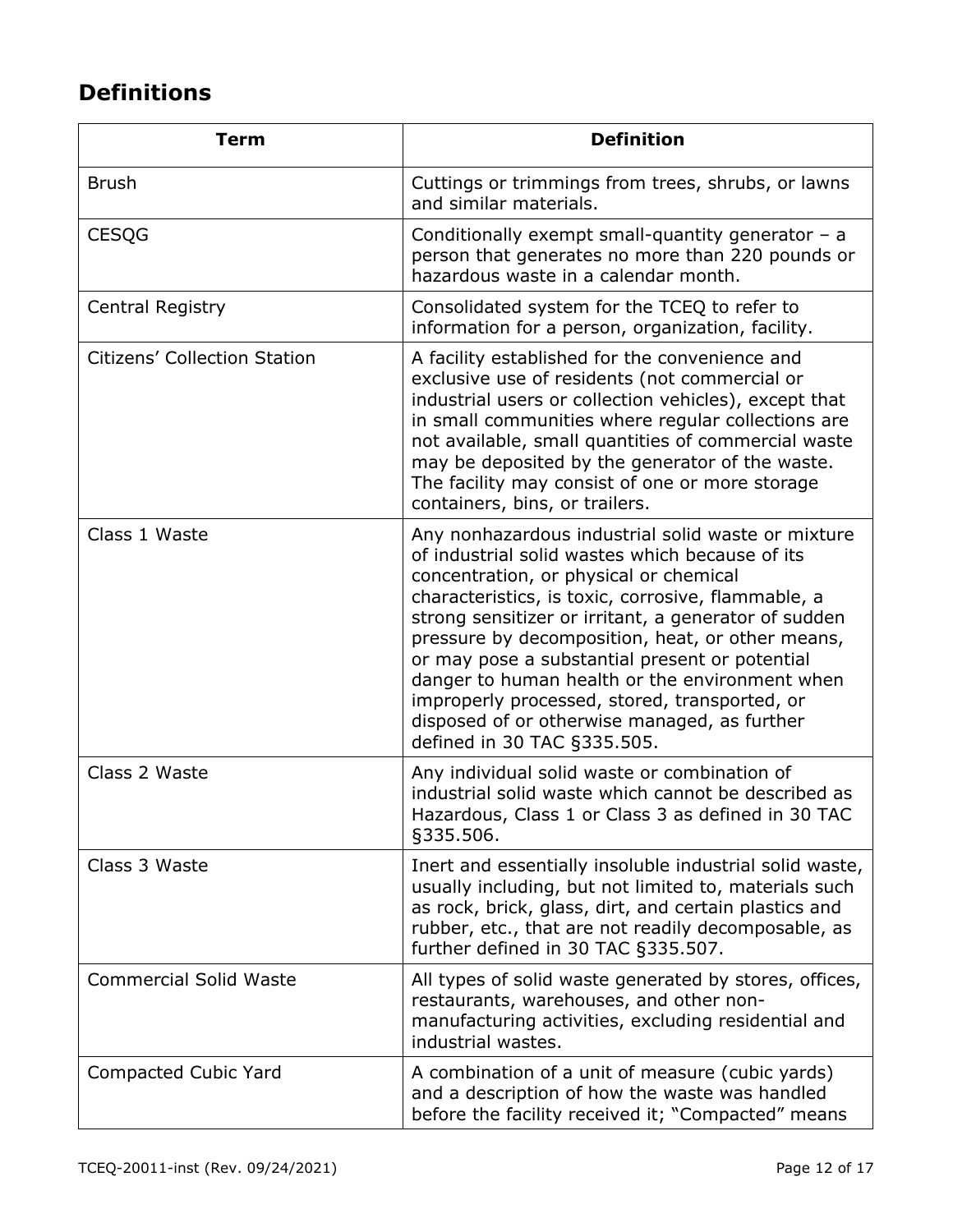| <b>Term</b>                       | <b>Definition</b>                                                                                                                                                                                                                                                                                                                                                                                                                                                                                                                                                                                                                                                                                                                                                                                                                                                                                                                                                                                              |
|-----------------------------------|----------------------------------------------------------------------------------------------------------------------------------------------------------------------------------------------------------------------------------------------------------------------------------------------------------------------------------------------------------------------------------------------------------------------------------------------------------------------------------------------------------------------------------------------------------------------------------------------------------------------------------------------------------------------------------------------------------------------------------------------------------------------------------------------------------------------------------------------------------------------------------------------------------------------------------------------------------------------------------------------------------------|
|                                   | compressed by any means other than a household<br>trash compactor.                                                                                                                                                                                                                                                                                                                                                                                                                                                                                                                                                                                                                                                                                                                                                                                                                                                                                                                                             |
| <b>Construction or Demolition</b> | Waste resulting from construction or demolition<br>projects; includes all materials that are directly or<br>indirectly the by-products of construction work or<br>that result from demolition of buildings and other<br>structures, including, but not limited to, paper,<br>cartons, gypsum board, wood, excelsior, rubber,<br>and plastics.                                                                                                                                                                                                                                                                                                                                                                                                                                                                                                                                                                                                                                                                  |
| <b>FY</b>                         | Fiscal Year - For the State of Texas, the TCEQ, and<br>this report, it refers to the interval of September 1<br>of the previous year to August 31 of the fiscal year.                                                                                                                                                                                                                                                                                                                                                                                                                                                                                                                                                                                                                                                                                                                                                                                                                                          |
| Grease Trap Waste                 | Material collected in and from a grease interceptor<br>in the sanitary sewer service line of a commercial,<br>institutional, or industrial food service or processing<br>establishment, including the solids resulting from<br>dewatering processes.                                                                                                                                                                                                                                                                                                                                                                                                                                                                                                                                                                                                                                                                                                                                                           |
| <b>Grit Trap Waste</b>            | Grit trap waste includes waste from interceptors<br>placed in the drains prior to entering the sewer<br>system at maintenance and repair shops,<br>automobile service stations, car washes, laundries,<br>and other similar establishments.                                                                                                                                                                                                                                                                                                                                                                                                                                                                                                                                                                                                                                                                                                                                                                    |
| Litter                            | Rubbish and putrescible waste.                                                                                                                                                                                                                                                                                                                                                                                                                                                                                                                                                                                                                                                                                                                                                                                                                                                                                                                                                                                 |
| <b>Medical Waste</b>              | Waste generated by health care-related facilities<br>and associated with healthcare activities, not<br>including garbage or rubbish generated from<br>offices, kitchens, or other non-health-care activities.<br>The term includes special waste from health care-<br>related facilities which is comprised of animal<br>waste, bulk blood and blood products,<br>microbiological waste, pathological waste, and<br>sharps as those terms are defined in 25 TAC<br>§1.132. The term does not include medical waste<br>produced on farmland and ranchland as defined in<br>Agriculture Code, §252.001(6), nor does the term<br>include artificial, nonhuman materials removed<br>from a patient and requested by the patient,<br>including but not limited to orthopedic devices and<br>breast implants. Health care-related facilities do not<br>include: (A) single or multi-family dwelling; and (B)<br>hotels, motels, or other establishments that provide<br>lodging and related services for the public. |
| Monofill                          | A landfill that is granted a permit by rule, for a<br>period of up to five years to a county or<br>municipality with a population of 12,000 people or                                                                                                                                                                                                                                                                                                                                                                                                                                                                                                                                                                                                                                                                                                                                                                                                                                                          |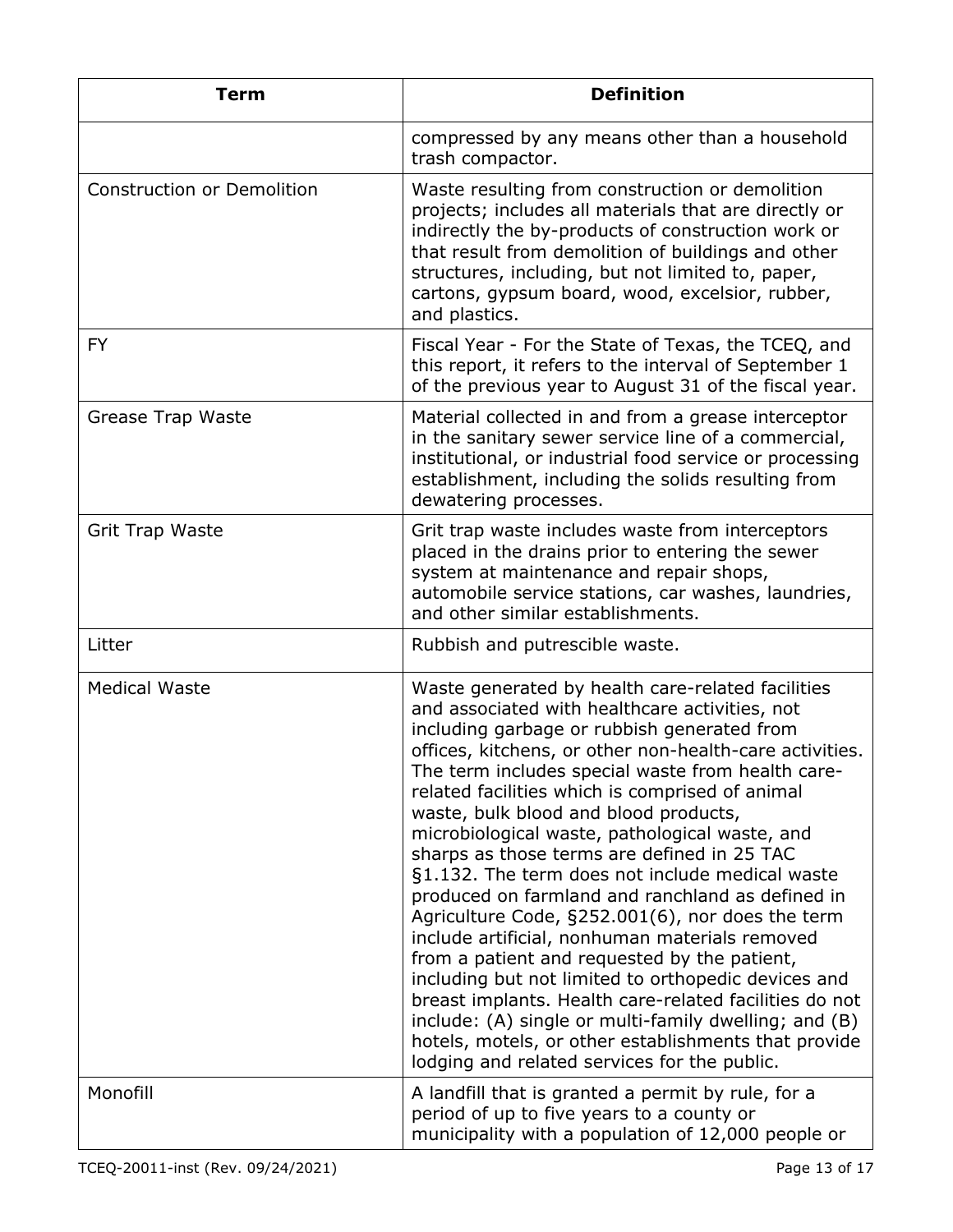| <b>Term</b>                  | <b>Definition</b>                                                                                                                                                                                                                                                                                                                                                                                                                                                                                                                                                                                                                                                     |
|------------------------------|-----------------------------------------------------------------------------------------------------------------------------------------------------------------------------------------------------------------------------------------------------------------------------------------------------------------------------------------------------------------------------------------------------------------------------------------------------------------------------------------------------------------------------------------------------------------------------------------------------------------------------------------------------------------------|
|                              | less to dispose of demolition waste from properties<br>with nuisance or abandoned buildings.                                                                                                                                                                                                                                                                                                                                                                                                                                                                                                                                                                          |
| <b>MSW</b>                   | <b>Municipal Solid Waste</b>                                                                                                                                                                                                                                                                                                                                                                                                                                                                                                                                                                                                                                          |
| <b>Municipal Solid Waste</b> | Waste resulting from or incidental to municipal,<br>community, commercial, institutional, and<br>recreational activities, including garbage, rubbish,<br>ashes, street cleanings, dead animals, abandoned<br>automobiles, and all other solid waste other than<br>industrial solid waste.                                                                                                                                                                                                                                                                                                                                                                             |
| <b>NHIW</b>                  | Nonhazardous Industrial Waste                                                                                                                                                                                                                                                                                                                                                                                                                                                                                                                                                                                                                                         |
| Non-RACM                     | Non-regulated asbestos-containing material as<br>defined in 40 Code of Federal Regulations Part 61.<br>This is asbestos material in a form such that<br>potential health risks resulting from exposure to it<br>are minimal.                                                                                                                                                                                                                                                                                                                                                                                                                                          |
| Owner                        | The person who owns a facility or part of a facility.<br>Also known as the Permittee.                                                                                                                                                                                                                                                                                                                                                                                                                                                                                                                                                                                 |
| Paper                        | A material made from plant fibers (such as but not<br>limited to wood pulp, rice hulls, and kenaf). The<br>sludge byproduct resulting from the production of<br>paper may be approved as a feedstock pursuant to<br>30 TAC §332.33(b) (relating to Required Forms,<br>Applications, Reports, and Request to Use the<br>Sludge Byproduct of Paper Production).                                                                                                                                                                                                                                                                                                         |
| Post-Closure Care            | Maintenance of a landfill area that has had a final<br>cover cap constructed and will not be accepting<br>more waste, is conducting periodic monitoring but<br>has not yet been approved for final closure by the<br>TCEQ executive director.                                                                                                                                                                                                                                                                                                                                                                                                                         |
| Processing                   | Activities including, but not limited to, the<br>extraction of materials, transfer, volume reduction,<br>conversion to energy, or other separation and<br>preparation of solid waste for reuse or disposal,<br>including the treatment or neutralization of<br>hazardous waste, designed to change the physical,<br>chemical, or biological character or composition of<br>any hazardous waste to neutralize such waste, or to<br>recover energy or material from the waste, or to<br>render such waste nonhazardous or less hazardous,<br>safer to transport, store, dispose of, or make it<br>amenable for recovery, amenable for storage, or<br>reduced in volume. |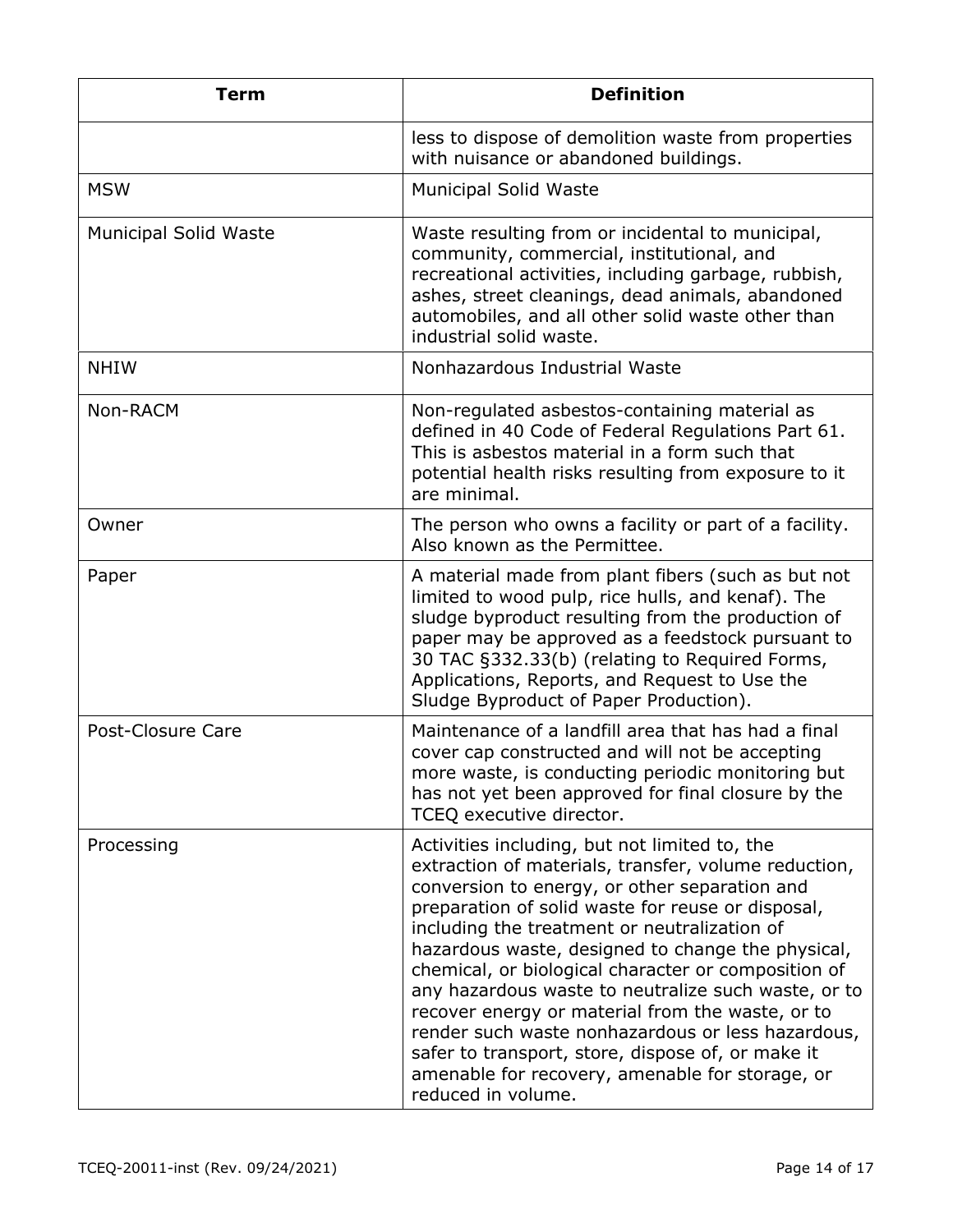| <b>Term</b>                                   | <b>Definition</b>                                                                                                                                                                                                                                                                                                                                                                                                                                                                                                                                                                                |
|-----------------------------------------------|--------------------------------------------------------------------------------------------------------------------------------------------------------------------------------------------------------------------------------------------------------------------------------------------------------------------------------------------------------------------------------------------------------------------------------------------------------------------------------------------------------------------------------------------------------------------------------------------------|
| <b>Putrescible Waste</b>                      | Organic wastes, such as garbage, wastewater<br>treatment plant sludge, and grease trap waste, that<br>can be decomposed by microorganisms with<br>sufficient rapidity as to cause odors or gases or can<br>provide food for or attract birds, animals, and<br>disease vectors.                                                                                                                                                                                                                                                                                                                   |
| <b>RACM</b>                                   | Regulated asbestos-containing material as defined<br>in 40 CFR 61, as amended, includes: friable<br>asbestos material, Category I nonfriable asbestos-<br>containing material (ACM) that has become friable;<br>Category I nonfriable ACM that will be or has been<br>subjected to sanding, grinding, cutting, or<br>abrading; or Category II nonfriable ACM that has a<br>high probability of becoming or has become<br>crumbled, pulverized, or reduced to powder by the<br>forces expected to act on the material during<br>demolition or renovation operations.                              |
| Recyclable Material                           | A material recovered or diverted from the<br>nonhazardous waste stream for purposes of reuse,<br>recycling, or reclamation, a substantial portion of<br>which is consistently used in the manufacture of<br>products that may otherwise be produced using raw<br>or virgin materials. Recyclable material is not solid<br>waste. However, recyclable material may become<br>solid waste at such time, if any, as it is abandoned<br>or disposed of rather than recycled, whereupon it<br>will be solid waste with respect only to the party<br>actually abandoning or disposing of the material. |
| Recycling                                     | A process by which materials that have served their<br>intended use or are scrapped, discarded, used<br>surplus, or obsolete are collected, separated, or<br>processed and returned to use as raw materials in<br>the production of new products. Except for mixed<br>municipal solid waste composting, that is,<br>composting of the typical mixed solid waste stream<br>generated by residential, commercial, and/or<br>institutional sources, recycling includes the<br>composting process if the compost material is put<br>to beneficial use.                                               |
| <b>Residential Waste</b><br>(Household Waste) | Any solid waste (including garbage, trash, and<br>sanitary waste in septic tanks) derived from<br>households (including single and multiple houses,<br>hotels, and motels, bunkhouses, ranger stations,<br>crew quarters, campgrounds, picnic grounds, and<br>day-use recreation areas); does not include brush.                                                                                                                                                                                                                                                                                 |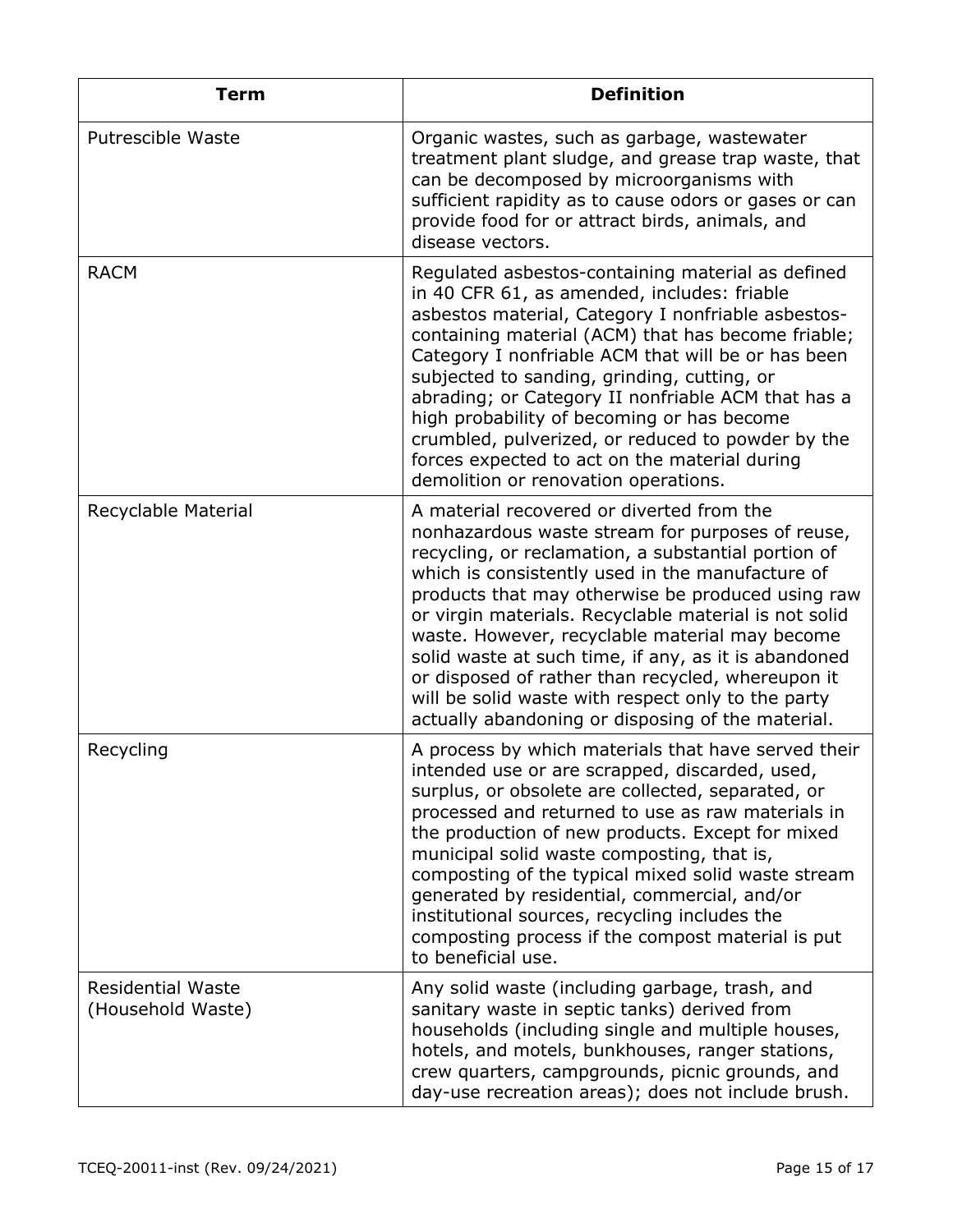| <b>Term</b>    | <b>Definition</b>                                                                                                                                                                                                                                                                                                                                                                                                                                                                                                                                                                                                                                                                                  |
|----------------|----------------------------------------------------------------------------------------------------------------------------------------------------------------------------------------------------------------------------------------------------------------------------------------------------------------------------------------------------------------------------------------------------------------------------------------------------------------------------------------------------------------------------------------------------------------------------------------------------------------------------------------------------------------------------------------------------|
| <b>RN</b>      | Regulated entity number - Assigned by the TCEQ<br>from a Core Data Form (TNRCC-10400); designates<br>the Central Registry number for this facility.                                                                                                                                                                                                                                                                                                                                                                                                                                                                                                                                                |
| <b>Rubbish</b> | Nonputrescible solid waste (excluding ashes),<br>consisting of both combustible and noncombustible<br>waste materials. Combustible rubbish includes<br>paper, rags, cartons, wood, excelsior, furniture,<br>rubber, plastics, yard trimmings, leaves, or similar<br>materials; noncombustible rubbish includes glass,<br>crockery, tin cans, aluminum cans, metal furniture,<br>and similar materials that will not burn at ordinary<br>incinerator temperatures (1,600 degrees Fahrenheit<br>to 1,800 degrees Fahrenheit).                                                                                                                                                                        |
| Septage        | The liquid and solid material pumped from a septic<br>tank, cesspool, or similar sewage treatment system.                                                                                                                                                                                                                                                                                                                                                                                                                                                                                                                                                                                          |
| Site Operator  | The person(s) responsible for operating the facility<br>or part of a facility.                                                                                                                                                                                                                                                                                                                                                                                                                                                                                                                                                                                                                     |
| Sludge         | Any solid, semisolid, or liquid waste generated from<br>a municipal, commercial, or industrial wastewater<br>treatment plant, water-supply treatment plant, or<br>air pollution control facility, exclusive of the treated<br>effluent from a wastewater treatment plant.                                                                                                                                                                                                                                                                                                                                                                                                                          |
| Special Waste  | Any solid waste or combination of solid wastes that<br>because of its quantity, concentration, physical or<br>chemical characteristics, or biological properties<br>requires special handling and disposal to protect the<br>human health or the environment. If improperly<br>handled, transported, stored, processed, or<br>disposed of or otherwise managed, it may pose a<br>present or potential danger to the human health or<br>the environment - examples include processed<br>sewage sludge, incinerator ash, and medical waste.                                                                                                                                                          |
| Storage        | The holding of solid waste for a temporary period,<br>at the end of which the solid waste is processed,<br>disposed of, or stored elsewhere. Facilities<br>established as a neighborhood collection point for<br>only nonputrescible source-separated recyclable<br>material, as a collection point for consolidation of<br>parking lot or street sweepings or wastes collected<br>and received in sealed plastic bags from such<br>activities as periodic citywide cleanup campaigns<br>and cleanup of rights-of-way or roadside parks, or<br>for accumulation of used or scrap tires before<br>transportation to a processing or disposal site are<br>considered examples of storage facilities. |